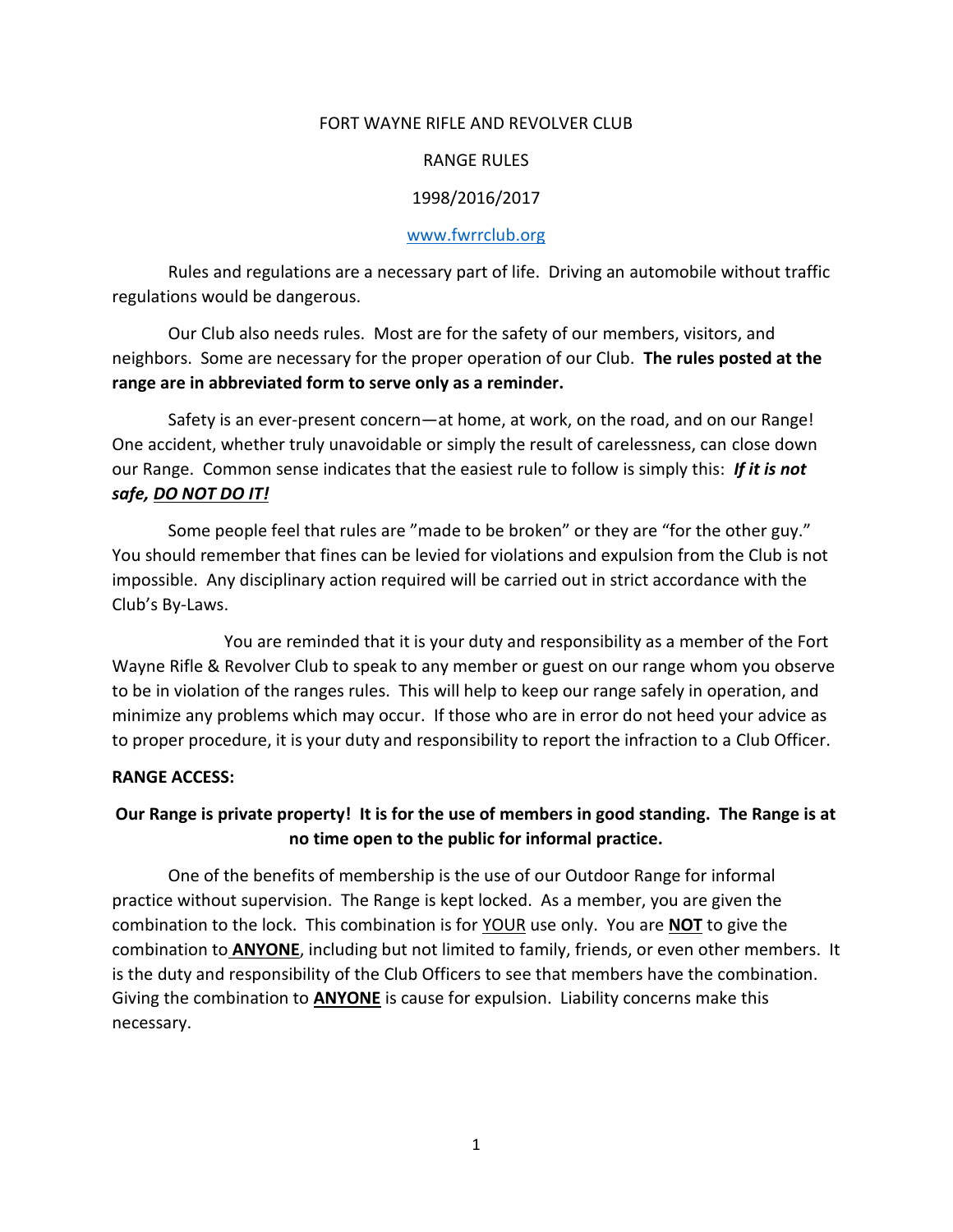The gate at the Range must be locked both after entering and leaving the Range. The only time this not apply is during scheduled events when it is the duty of the Range Officer or other club Officer to open and close the Range.

As a member, you may take two (2) guests to the Range for informal practice. This limit of two (2) does not apply to members of your immediate family or during scheduled events. **You are responsible for the actions of your guests. Violations of these rules by your guests will result in fines and or other actions against YOU!** You may **NOT** give your guests the combination to the gate lock or leave the gate open for them. You must be present with your guests at all times—you cannot leave them alone on the Range. If there is a conflict between range use by guests and members, the members come first and the guests will have to wait.

Informal practice is on a first-come, first served basis. The facilities are limited and it is expected that you will co-operate with one another and share the Range, each taking his or her turn. There is the possibility that the Range will have to be closed to informal practice if the members do not co-operate.

The Range may not be used by members of the Club who are gun dealers (or other "dealers") for the purpose of demonstrating their merchandise or letting their customers "tryout" merchandize.

For safety reasons, the Range is closed for practice e during scheduled matches, while the range is being mowed, and during range maintenance.

**No Shooting will be done BEFORE 8:00am** to prevent our neighbors from being disturbed, and shooting to end at dusk in the interest of safety.

### **MEMBER IDENTIFICATION:**

Your membership card **must be in your possession at all times when on the Range.** It is your responsibility to ask strangers to see their cards. Anyone (except guests and members of the member's family) not having a current, valid card is to be asked to leave the Range. This will be enforced, so be sure to carry your card and ask to see the card of anyone you do not recognize.

#### **RANGE MAINTENANCE:**

The work necessary for cleaning and maintaining the Range is done for the most part on a voluntary basis by the members. All members and their guests are expected to do their share of work in maintaining equipment and in helping to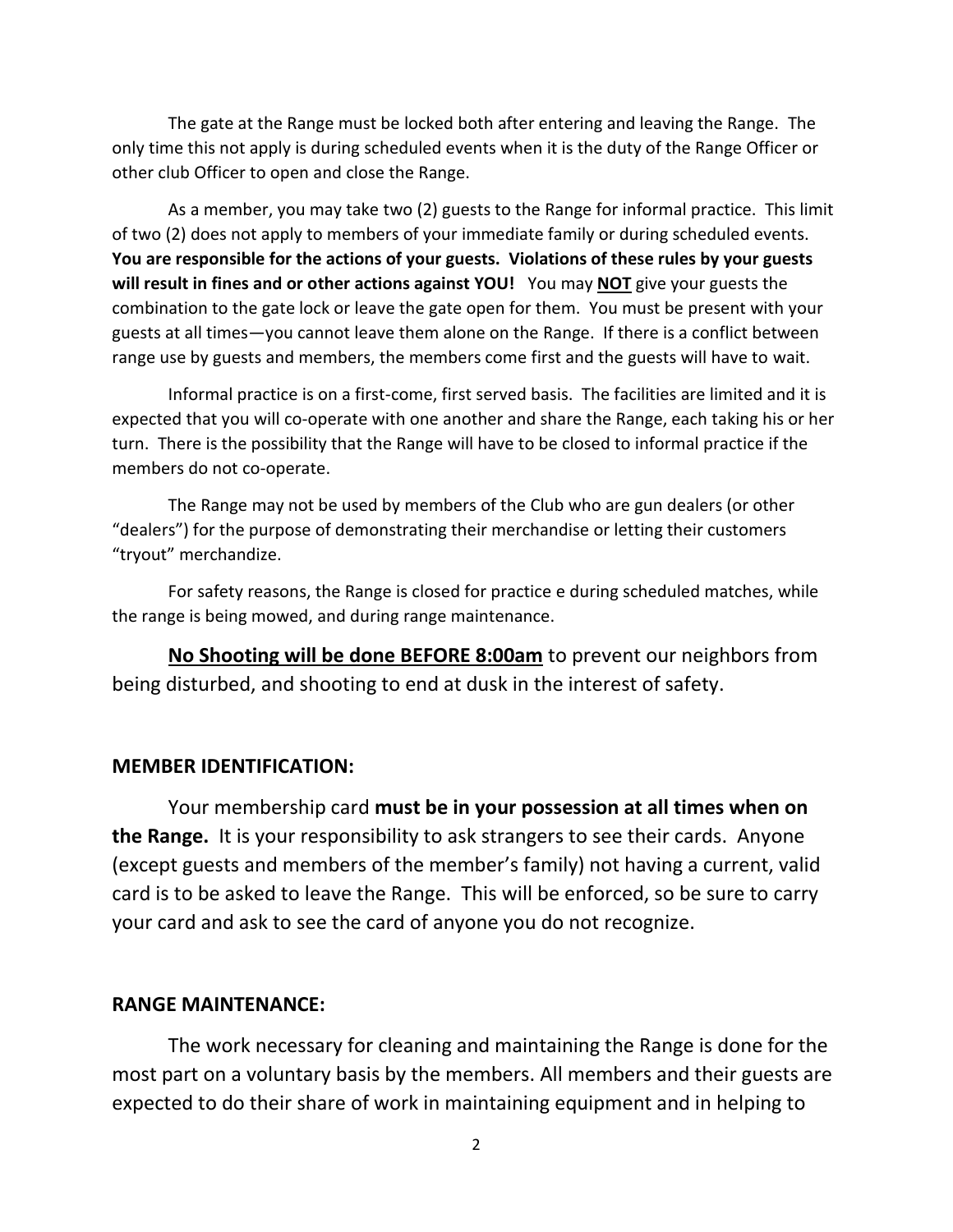**keep the Range clean**. You are expected to do clean up your own mess before you leave. Waste containers are available for disposal of brass, empty cartridge boxes, and targets. The waste containers are **NOT** for you to use for disposing of food, drink, containers, or trash from home. **Take home what you bring to the Range.**

### **RANGE PROCDURES:**

A firearm is considered loaded if there is one (1) or more cartridge(s) in the chamber or in the magazine attached to the arm. A long gun or handgun is considered loaded if a removable magazine containing one (1) or more cartridge(s) is in the arm. A revolver is considered loaded if the cylinder contains one (1) or more cartridge(s), whether the cylinder is closed on a double action or the loading gate is open on a single action.

- 1. Firearms will NOT be handled while anyone is down range!
- 2. Actions will be open on all uncased firearms, except when on the line shooting.
- 3. Always point guns in a safe direction (preferable down range).
- 4. Keep your finger off the trigger until ready to shoot.
- 5. Keep the gun unloaded until ready to shoot. Cartridge guns are to e loaded only on the firing line. Muzzle-loaders are to be cleared and primed or capped only on the firing line. **NEVER** leave a loaded gun unattended, or, in the case of a muzzle-loader, even partially loaded.
- 6. All firing is to be done only from the direction of the firing line toward the backstop. **All projectiles must impact only on Club property!** *Remember, the safety zone for shot shell pellets is 300 yards.*
- 7. Firearms which are **NOT** in proper working condition may **NOT** be used on the Range.
- 8. Drawing and firing handguns from a holster is **PROHIBITED** on all ranges except the Action Pistol range. Drawing and firing handguns on the Action Pistol range is permitted during matches, and during matches, and during practice with others. Drawing and firing handguns is prohibited if you are alone due to safety considerations.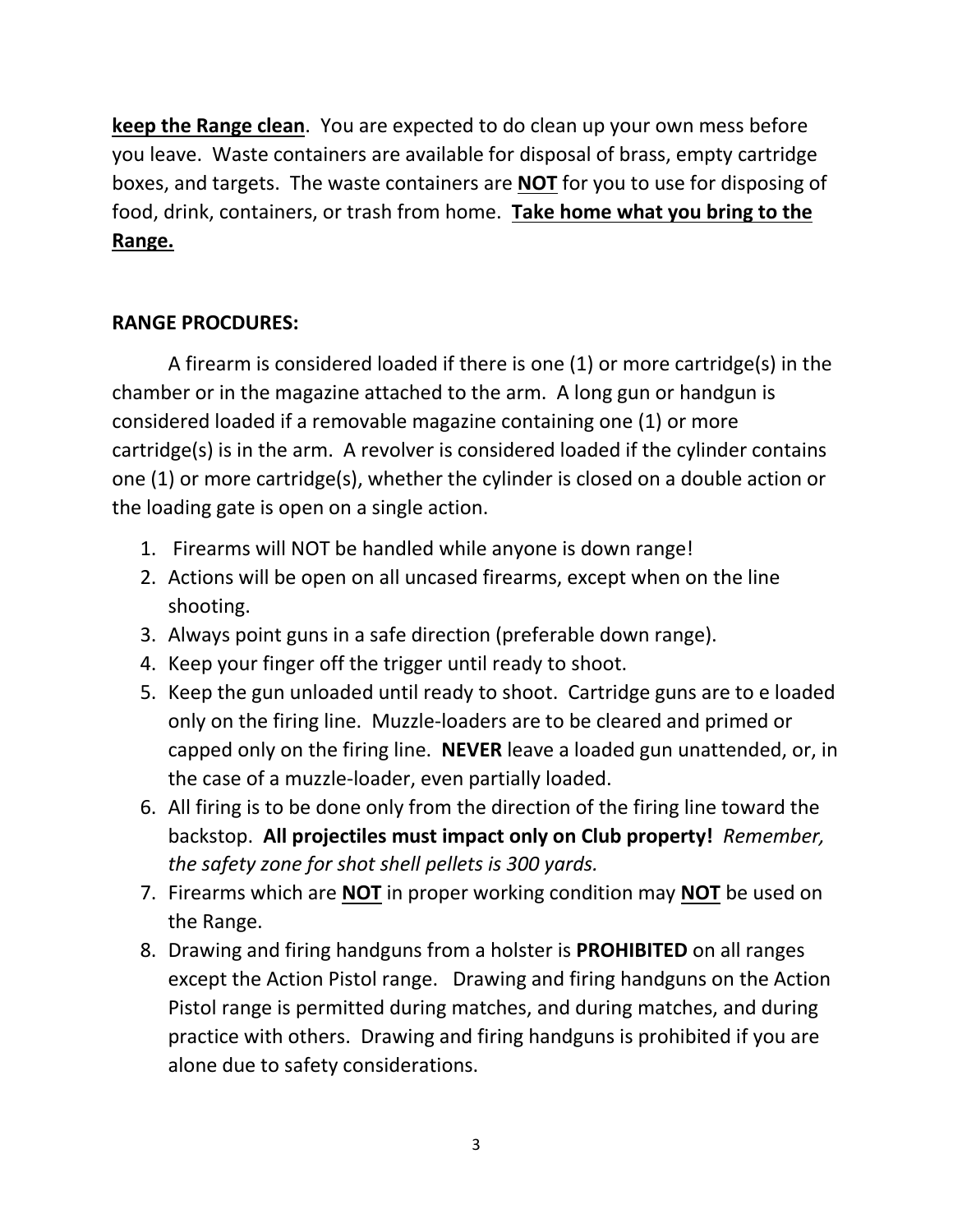- 9. On the Action Pistol range, no muzzle of any loaded firearm will be elevated above the backstop.
- 10.Use of eye and ear protection is **STRONGLY** URGED

### **THINK BEFORE YOU ACT—SAFETY IS YOUR RESPONSIBILITY!**

During informal practice, it is expected that no one will go forward of the firing line until all those who are shooting agree to a break. No one will go forward until all arms are empty and not handled.

### **It is recommended that you never use the range alone due to safety concerns!**

### **VIOLATIONS & FINES:**

| <b>Description</b>                                                           | <b>Fine Amount</b> |
|------------------------------------------------------------------------------|--------------------|
| Some target frames are supplied by the FWRR. When using these                |                    |
| frames, targets are to be placed between the uprights and cross              |                    |
| members in such a manner that bullets hitting the target will <b>NOT</b> hit |                    |
| the frame. It is expected that some shots may hit the frame and it will      | \$100.00           |
| have to be replaced through wear and tear. Intentional placing of a          |                    |
| target so that bullets will hit the frame will result in fines being levied. |                    |
| Objects are not to be placed directly on the frame to be shot off!           |                    |
| Targets are to be placed so that bullets will impact the backstop. Bullets   |                    |
| will pass over the backstop if targets are placed too high. Targets          |                    |
| placed too low results in bullets hitting the ground short of the backstop   |                    |
| may ricochet off the Range, especially when the ground is frozen in          | \$100.00           |
| winter or packed hard as it sometimes is in the summer. If for some          |                    |
| reason you wish to place a target close to the ground, walk up to the        |                    |
| backstop and place the target at or near the base of the backstop.           |                    |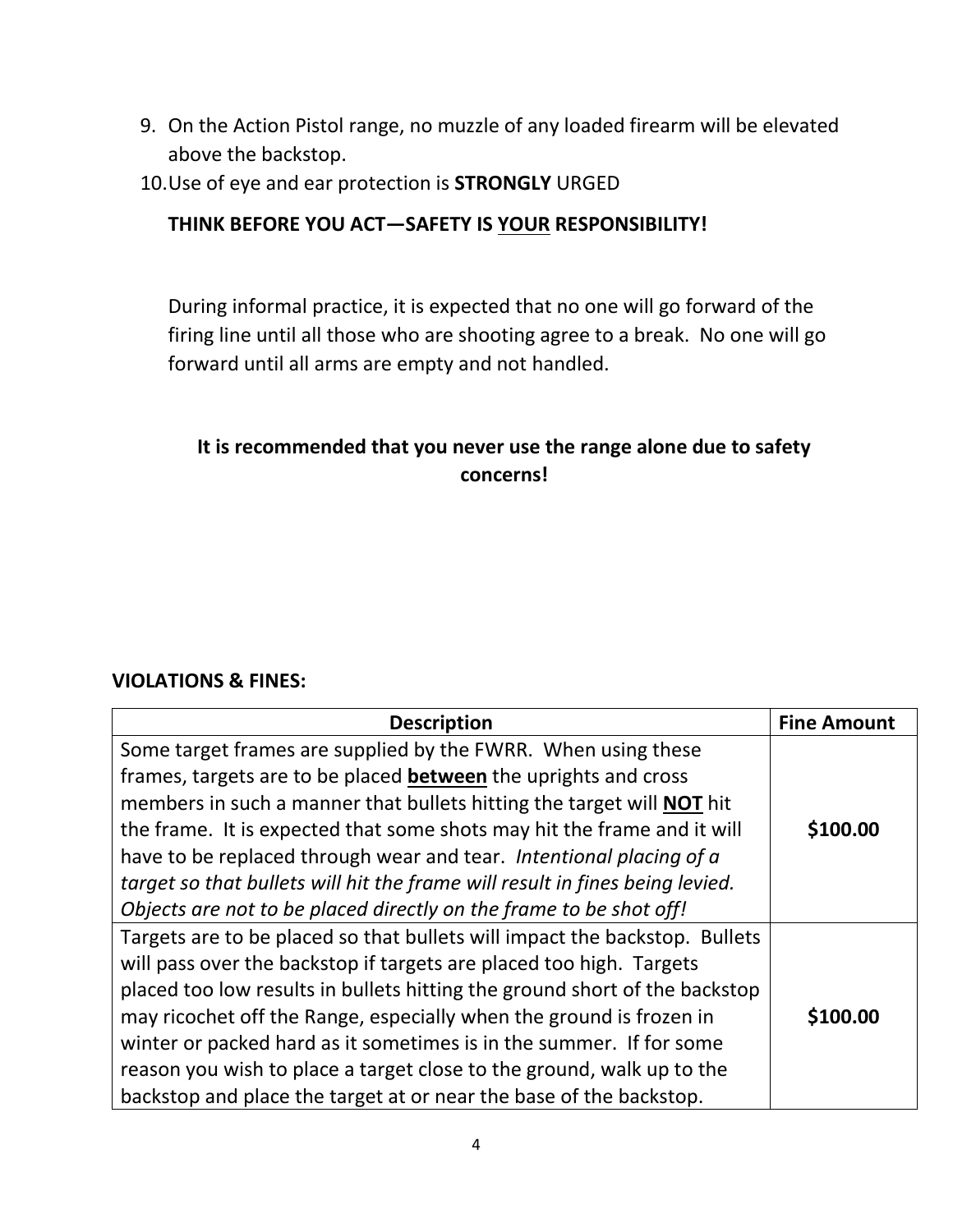| The bench rests that are under cover are to be used ONLY for the 100-    |         |
|--------------------------------------------------------------------------|---------|
| yard firing line. The bench rests out in the open may be used at the 100 |         |
| or 200-yard firing line. The bench rest at the 200 and 300-yard ranged   | \$50.00 |
| firing line may be used at the left end of the 300-yard target line or   |         |
| right end of the 200-yard target.                                        |         |

### **PROHIBITED ITEMS AND OR ACTIONS:**

| <b>Description</b>                                                                                                                                                                                                                                                                                                                                             | <b>Fine</b>   |
|----------------------------------------------------------------------------------------------------------------------------------------------------------------------------------------------------------------------------------------------------------------------------------------------------------------------------------------------------------------|---------------|
|                                                                                                                                                                                                                                                                                                                                                                | <b>Amount</b> |
| Glass targets are <b>prohibited!</b> We have no way of cleaning up broken<br>glass from the range. You may shoot at "tin" cans or plastic containers,<br>but these are not to be placed on target frames or on the ground except<br>at the base of the backstop. Please make sure to clean up when you are<br>done shooting. Your mess is your responsibility. | \$50.00       |
| Hard metallic targets such as but not limited to gongs, bells, dueling<br>trees, etc. are to be used only during Club sanctioned events due to the<br>possibility of ricochets. Any ricochet has the potential to shut down the<br>range.                                                                                                                      | \$100.00      |

## **PROHIBITED ITEMS AND OR ACTIONS (CONT)**

| <b>Description</b>                                                       | <b>Fine</b>      |
|--------------------------------------------------------------------------|------------------|
|                                                                          | <b>Amount</b>    |
| Tracer and incendiary ammunition is prohibited! Use of these types of    | \$100.00         |
| ammunition constitutes a serious fire hazard.                            |                  |
| Fireworks, anti-tank guns, bazookas, cannons, glares, fully-automatic    |                  |
| firearms, grenades, mortars, or any explosives are <b>PROHIBITED!</b> A  |                  |
| scaled down replica of a muzzle-loading cannon or mortar may be fired    |                  |
| without a projectile with prior approval of the Club's officers. Flares  | \$100.00         |
| may be used to start trash fires during clean up days if necessary. Arms |                  |
| using the Cal .50 Browning Machine Gun Cartridge or any round base on    |                  |
| the .50 BMG case are prohibited due to the amount of damage they         |                  |
| cause to the backstops.                                                  |                  |
| The use of alcoholic beverages is prohibited by shooters on the rang!    |                  |
| Anyone who is, appears to be, or pretends to be" Under the Influence"    | \$100.00/        |
| will be ejected from, the Range. Alcoholic beverages may be consumed     | <b>Expulsion</b> |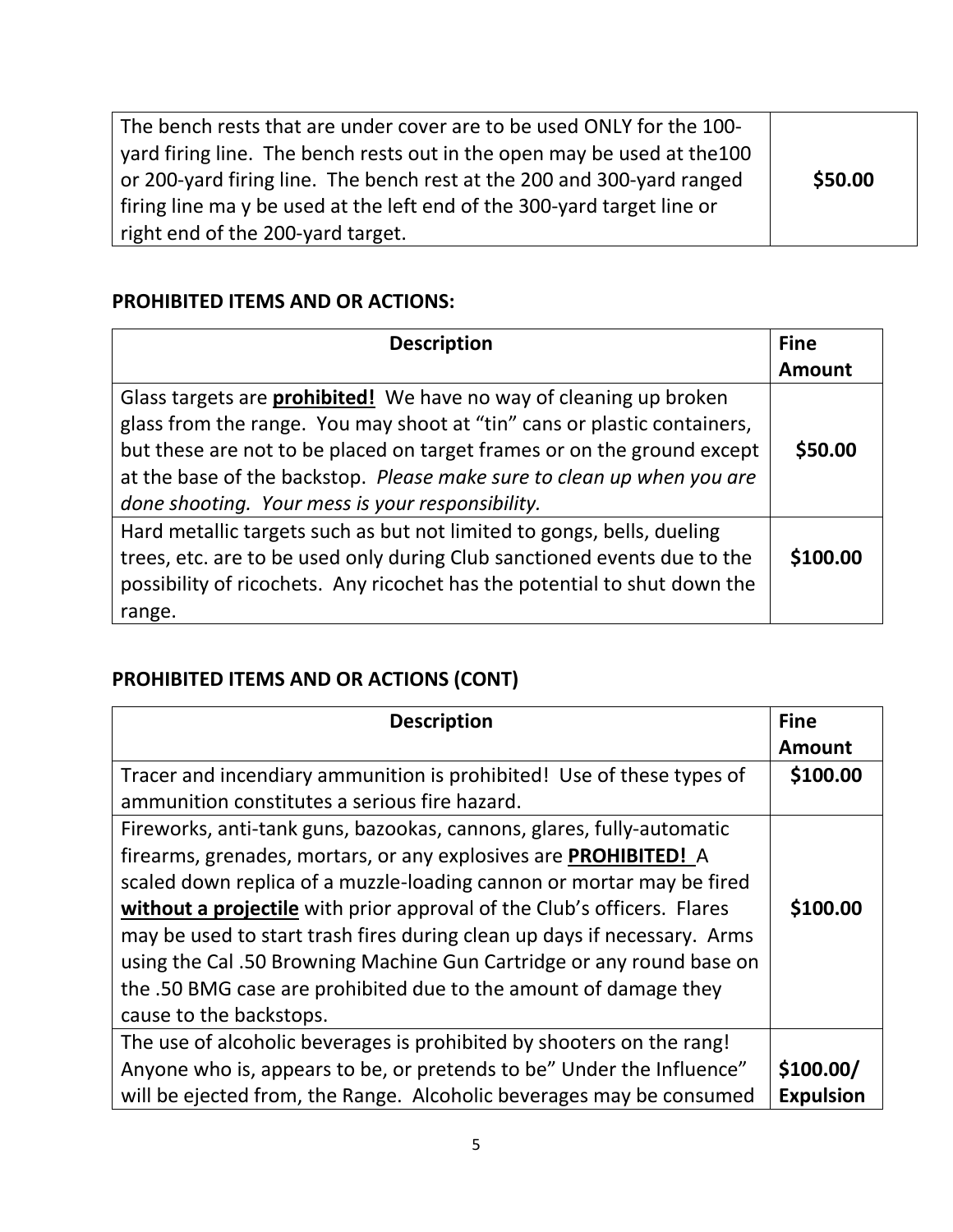| when the range is closed for maintenance. A first offense will result in<br>a \$100.00 fine; a second offense will result in expulsion.                                                                                                |                  |
|----------------------------------------------------------------------------------------------------------------------------------------------------------------------------------------------------------------------------------------|------------------|
| Club equipment such as but not limited to signs, tables, chairs, benches,<br>rifle racks, trash barrels and or ladders are NOT targets or target<br>holders. Intentional destruction of such club equipment is cause for<br>expulsion. | <b>Expulsion</b> |
| Abusive language is <b>prohibited!</b> Loud, boisterous language around<br>firing lines is discouraged during practice and is prohibited during<br>matches. Your conduct will affect how others view our Club.                         | \$25.00          |
| Snowmobiles and trail bikes are prohibited! Our Range is for shooting<br>and not for c ross -country motorcycling or snowmobiling.                                                                                                     | \$50.00          |
| Smoking is prohibited on the firing line during Club matches in<br>accordance with NRA rules, and is prohibited in loading areas and firing<br>lines during muzzle-loading matches.                                                    | \$100.00         |

### **OTHER INFORMATION:**

The Action Pistol Range may be used for pistol or small-bore rifle shooting while other Club events or practices are in progress.

Only during scheduled authorized competitions and scheduled authorized practices handguns, rimfire rifles (.22 caliber or smaller), straight-walled or .357 Sig handgun-cartridge rifles, or shotguns (slug or shot) may be used in the pistol bays. No centerfire rifle-cartridge rifles or handguns chambered in centerfire rifle cartridges are permitted.

Bays 1, 2, and 3 of the Pistol Range may be used for scheduled practice and matches only. These are not permitted to be used for informal practice.

Bays 1, 2, 3, 4, and 5 of the Pistol Range may be used for scheduled matches. When not reserved for scheduled matches Bays 4 and 5 of the Pistol Range may be used for informal practice.